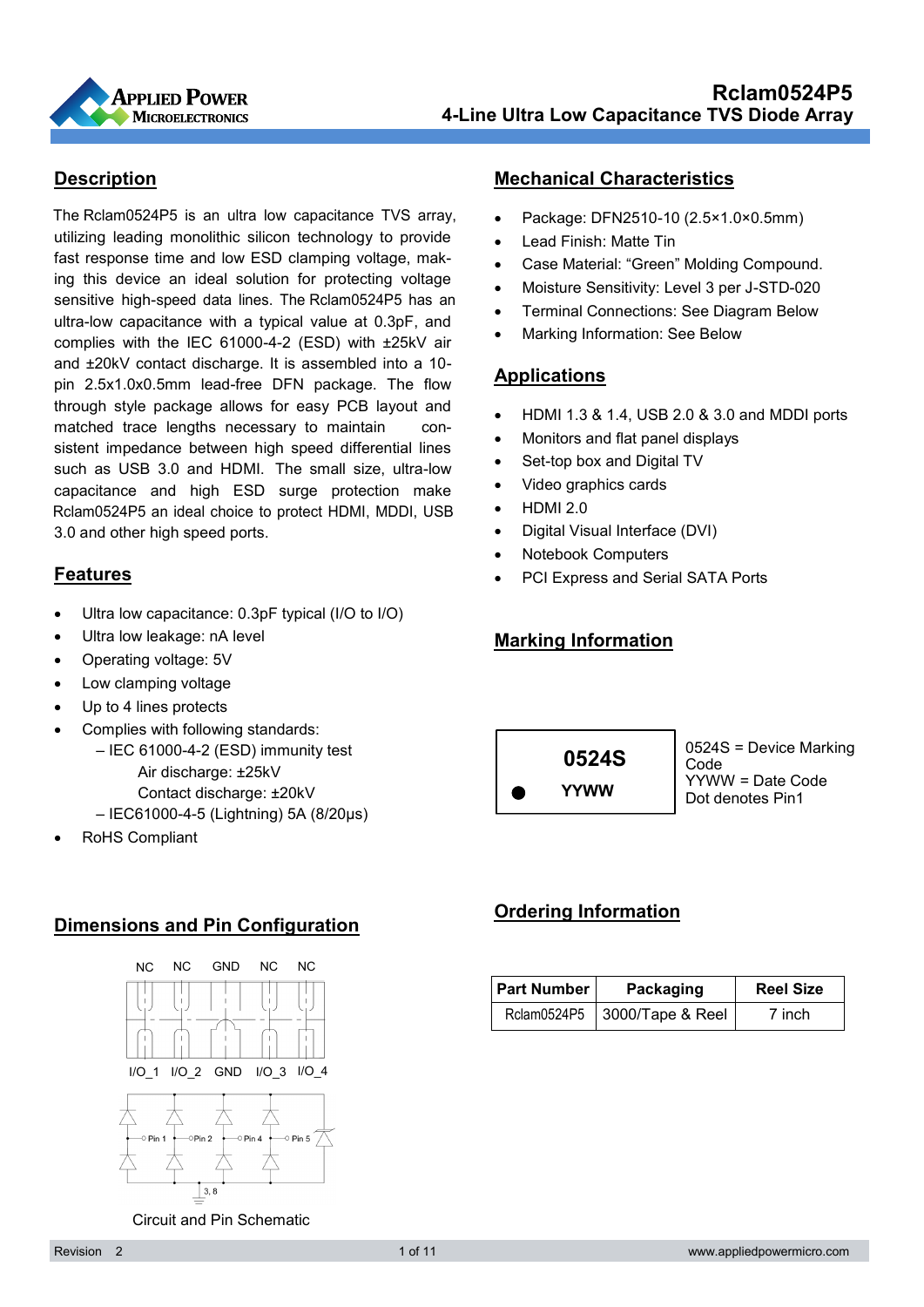

# **Absolute Maximum Ratings (TA=25°C unless otherwise specified)**

| <b>Parameter</b>                   | Symbol      | <b>Value</b>    | <b>Unit</b> |
|------------------------------------|-------------|-----------------|-------------|
| Peak Pulse Power (8/20µs)          | <b>Ppk</b>  | 80              | W           |
| Peak Pulse Current (8/20µs)        | <b>IPP</b>  | 5               | A           |
| ESD per IEC 61000-4-2 (Air)        | <b>VESD</b> | ±25             | kV          |
| ESD per IEC 61000-4-2 (Contact)    |             | ±20             |             |
| <b>Operating Temperature Range</b> | TJ          | $-55$ to $+125$ | °C          |
| Storage Temperature Range          | Tstg        | $-55$ to $+150$ | °C          |

### **Electrical Characteristics (T<sub>A</sub>=25°C unless otherwise specified)**

| <b>Parameter</b>        | Symbol         | Min | <b>Typ</b> | Max | <b>Unit</b> | <b>Test Condition</b>                                                   |
|-------------------------|----------------|-----|------------|-----|-------------|-------------------------------------------------------------------------|
| Reverse Working Voltage | <b>VRWM</b>    |     |            | 5   | V           | Any I/O pin to ground                                                   |
| Breakdown Voltage       | <b>VBR</b>     | 6   |            |     | V           | IT = 1mA, any I/O pin to ground                                         |
| Reverse Leakage Current | l <sub>R</sub> |     | 0.01       | 0.5 | μA          | $V$ RWM = 5V, any I/O pin to ground                                     |
| <b>Clamping Voltage</b> | Vc             |     |            | 9   | $\vee$      | $IPP = 1A (8 \times 20 \mu s \text{ pulse})$ , any I/O<br>pin to ground |
| <b>Clamping Voltage</b> | V <sub>C</sub> |     |            | 16  | $\vee$      | $IPP = 5A (8 \times 20 \mu s \text{ pulse})$ , any I/O<br>pin to ground |
| Junction Capacitance    | СJ             |     | 0.3        | 0.4 | pF          | $VR = 0V$ , $f = 1MHz$ , between I/O<br>pins                            |
| Junction Capacitance    | CJ             |     |            | 0.8 | pF          | $VR = 0V$ , $f = 1MHz$ , any I/O pin to<br>ground                       |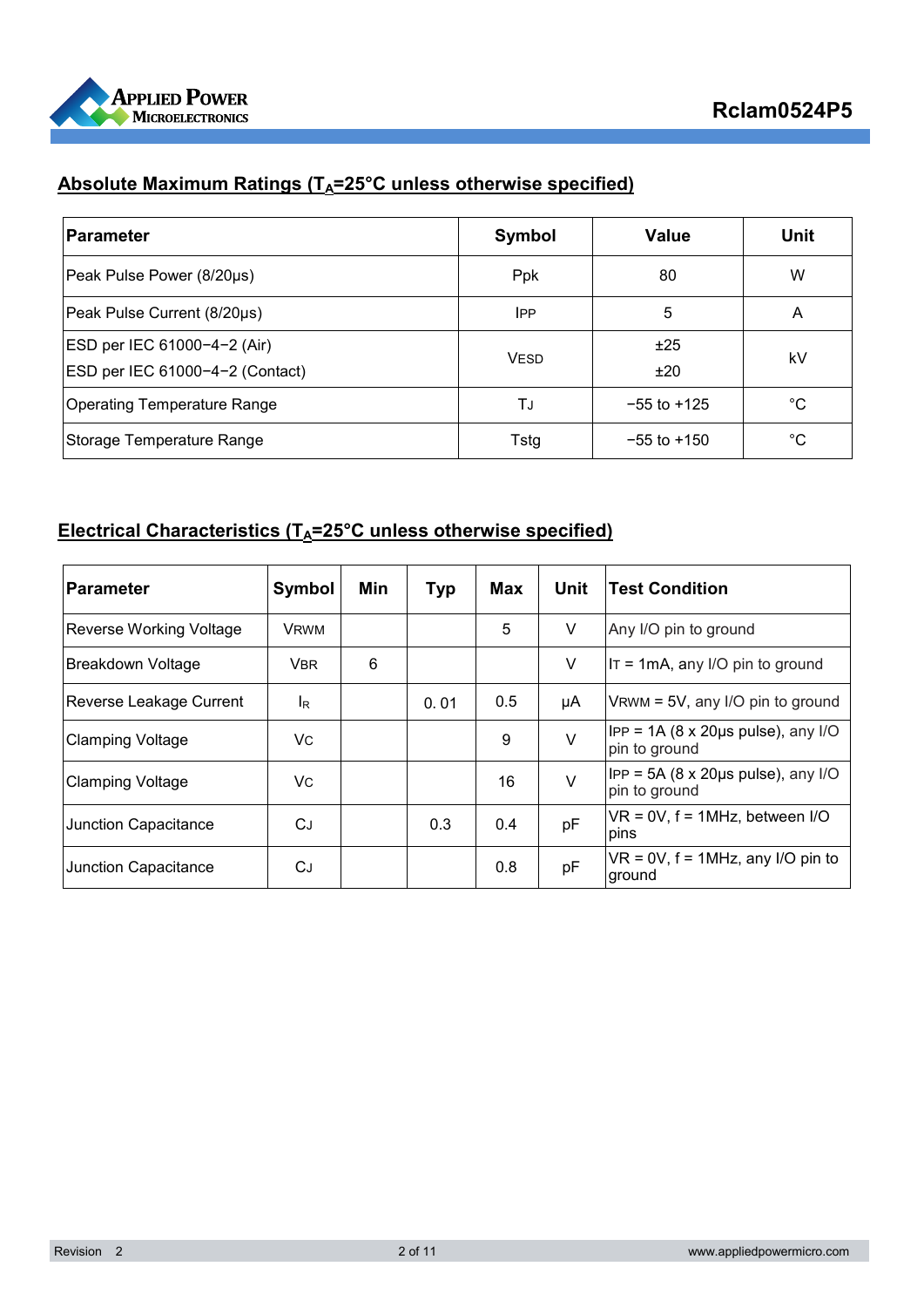

## **Rclam0524P5**



## **Typical Performance Characteristics (TA=25°C unless otherwise Specified)**

 **Junction Capacitance vs. Reverse Voltage Peak Pulse Power vs. Pulse Time** 



**Clamping Voltage vs. Peak Pulse Current Curve Power Derating Curve** 







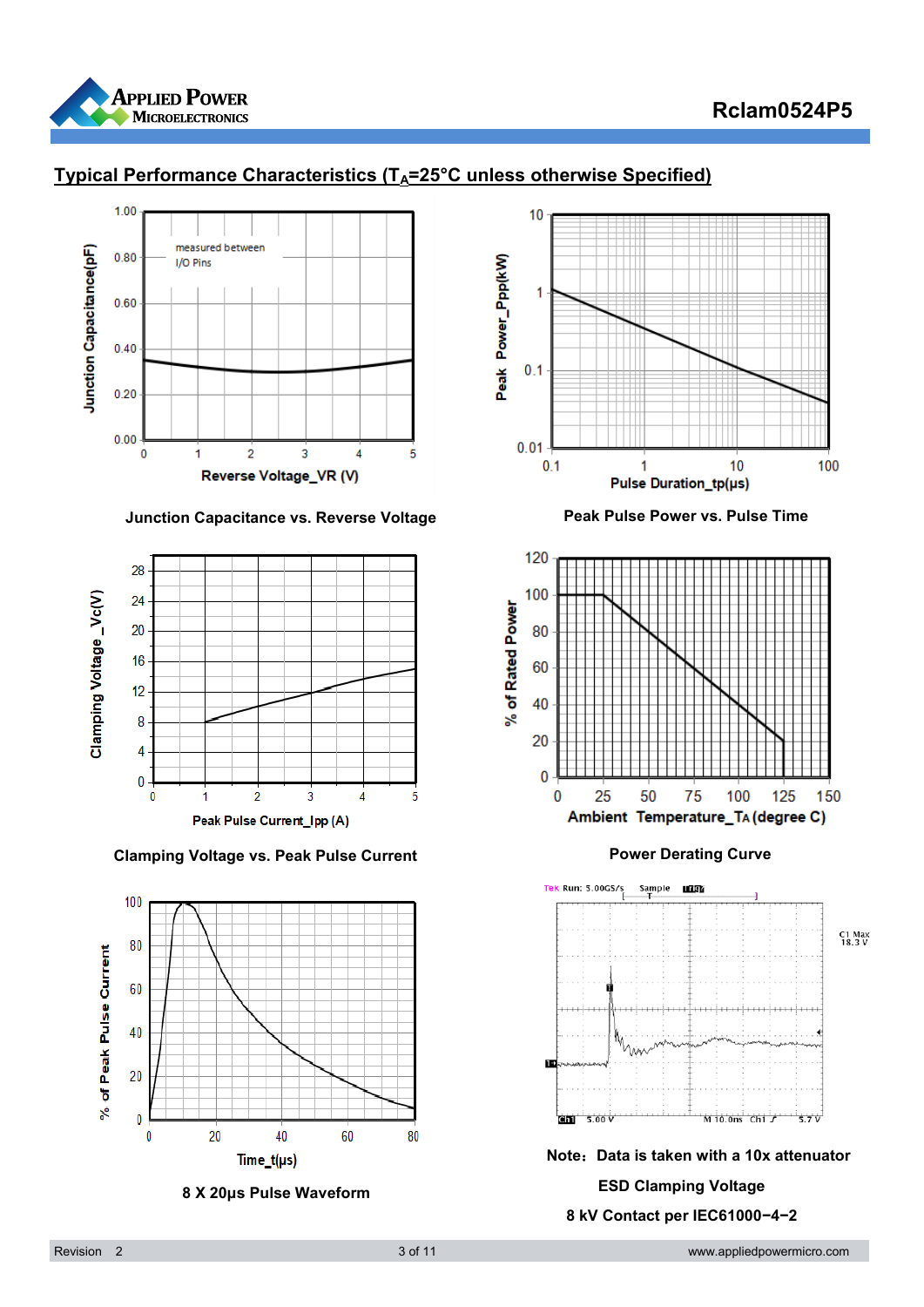

## **Re-flow Solder Profile**



**Lead-free Re-flow Solder Profile**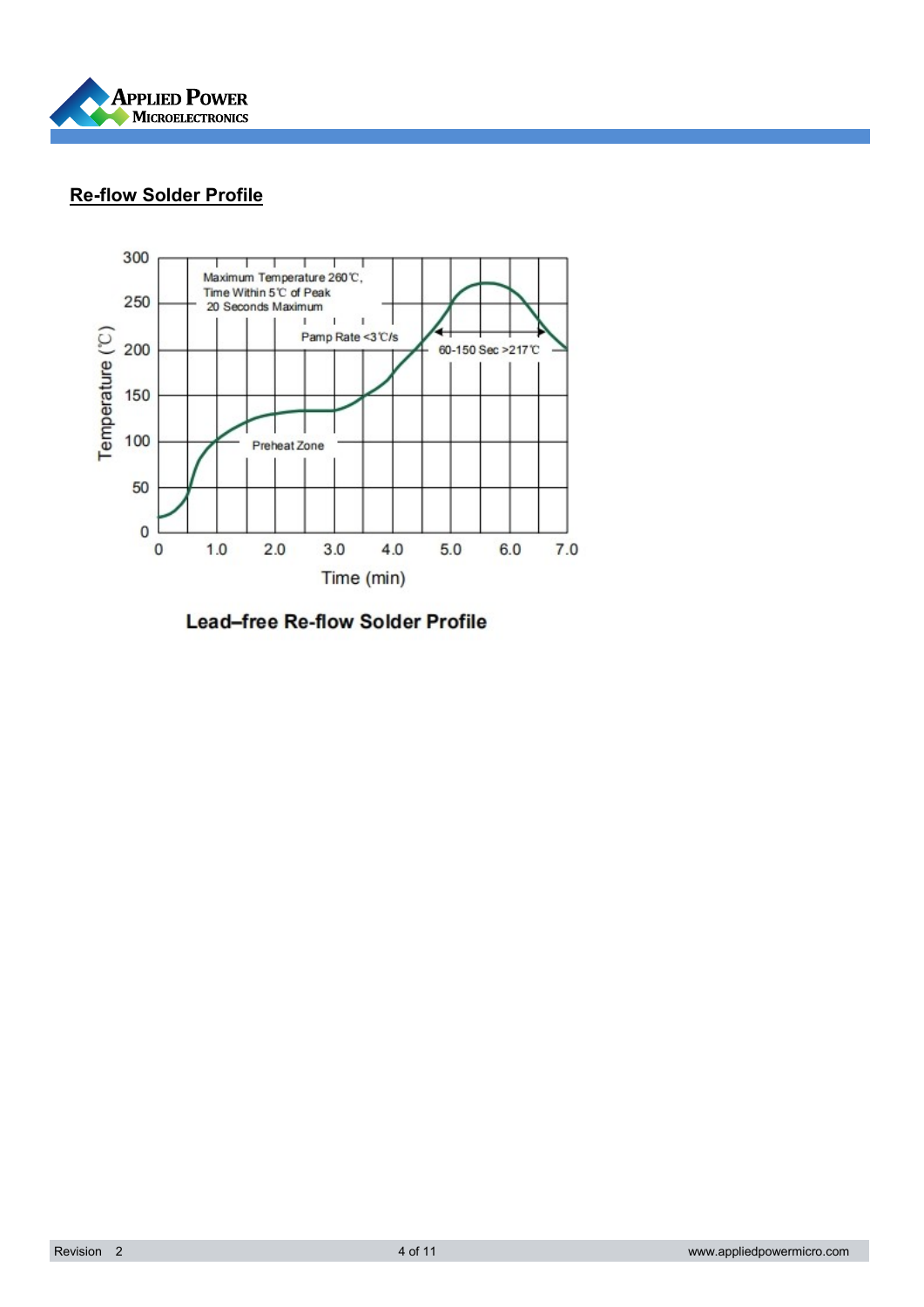

#### **Typical Application**

The Rclam0524P5 is designed for easy PCB layout by allowing the traces to run straight through the device. The PCB traces could be used to connect the pin pairs for each line. For example, line 1 enters at pin 1 and exits at pin 10 and the PCB trace connects Pin 1 and Pin 10 together. Ground is connected at Pin 3 and Pin 8.



## **Rclam0524P5 on USB 3.0 Port Application**

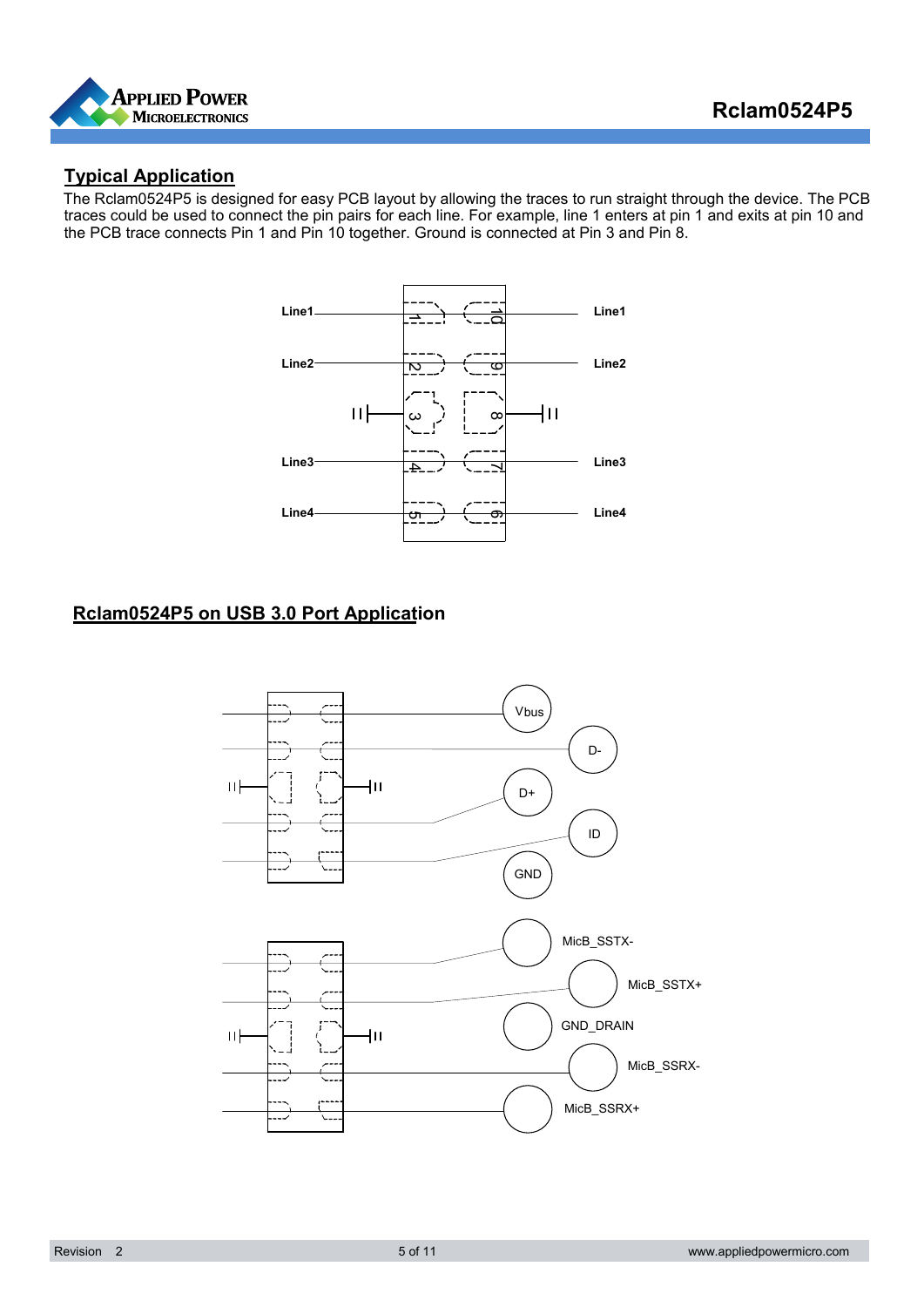

## **Rclam0524P5 on DVI Port Application**

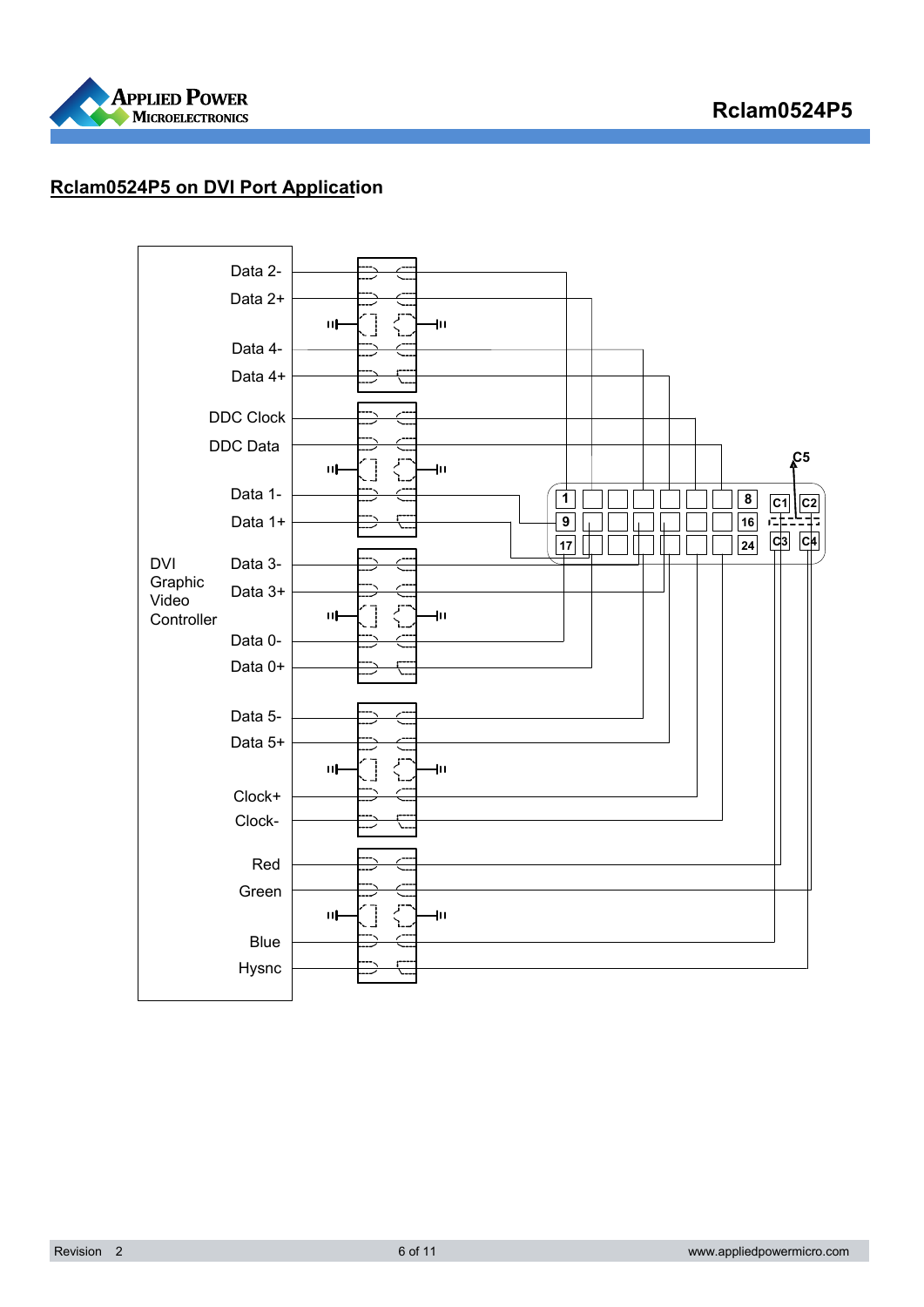

#### **Rclam0524P5 on HDMI Port Application**

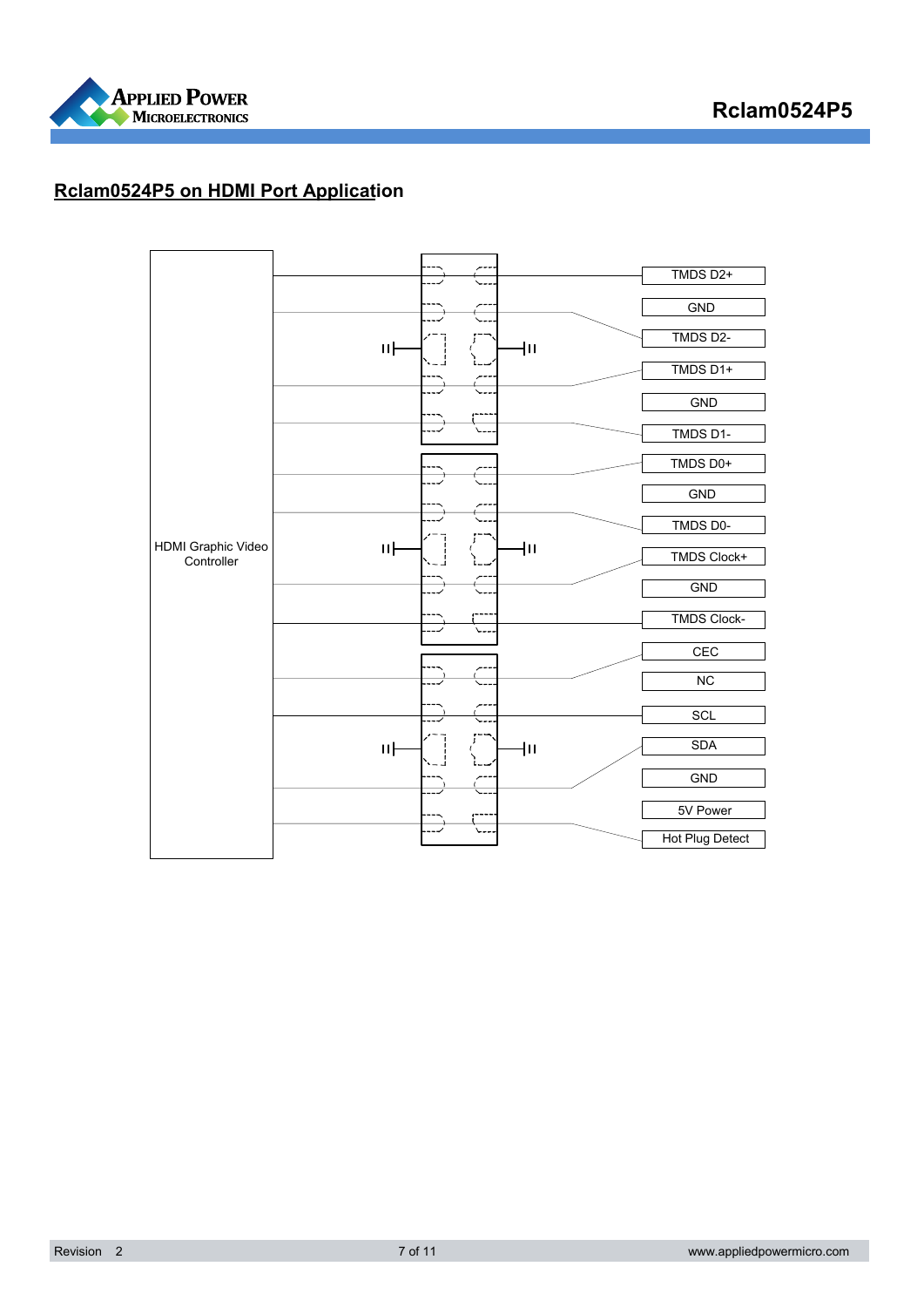

### **Rclam0524P5 on VGA Port Application**



## **Rclam0524P5 on eSATA Port Application**

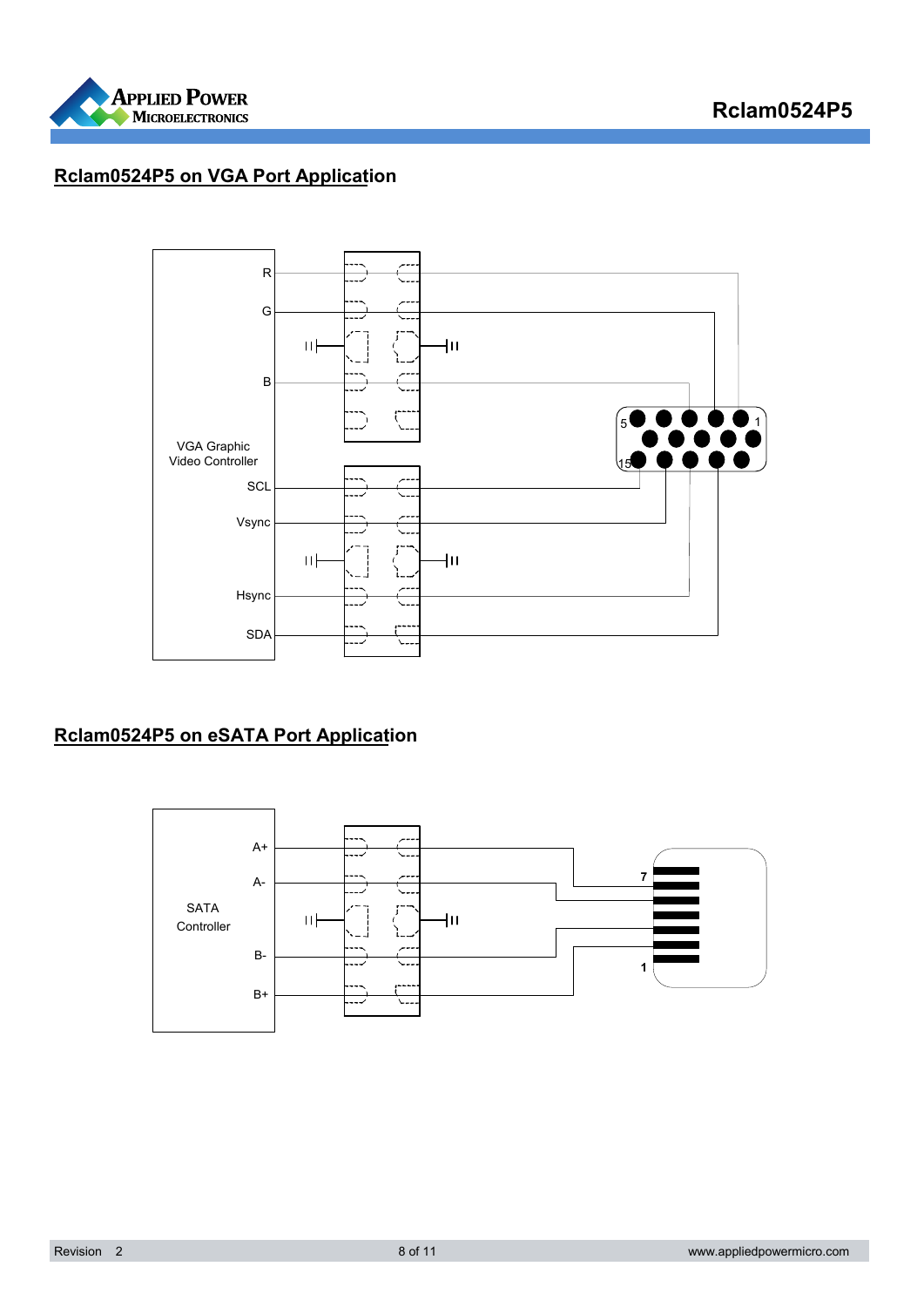

#### **Rclam0524P5 on MDDI Port Application**



#### **Rclam0524P5 on 10/100 Base Ethernet Port Application**

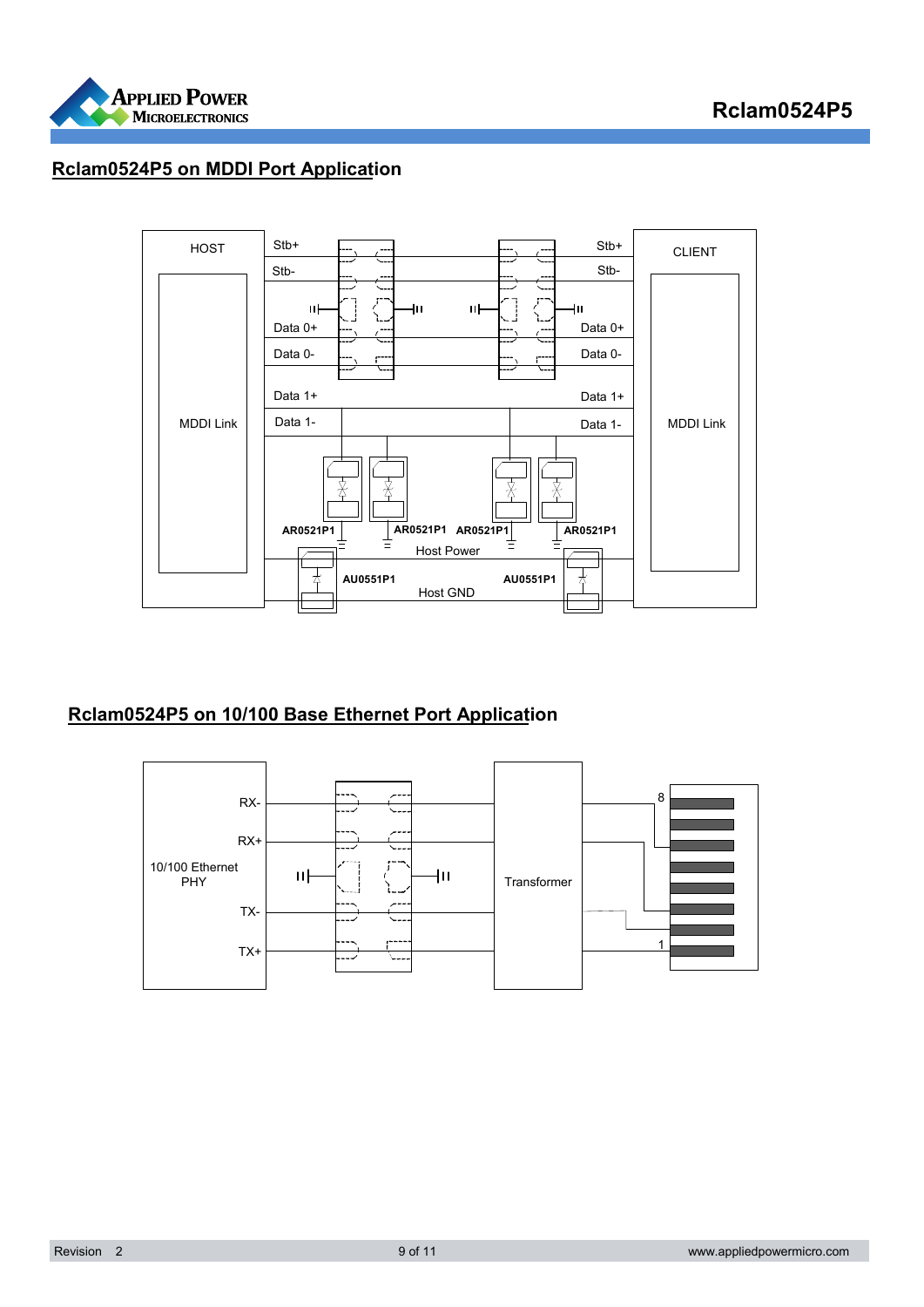



## **DFN2510-10 Package Outline Drawing**



**TOP VIEW**



**BOTTOM VIEW**

|                | <b>DIMENSIONS</b> |                    |      |             |               |       |  |
|----------------|-------------------|--------------------|------|-------------|---------------|-------|--|
|                |                   | <b>MILLIMETERS</b> |      |             | <b>INCHES</b> |       |  |
| <b>SYM</b>     | <b>MIN</b>        | <b>NOM</b>         | MAX  | <b>MIN</b>  | <b>NOM</b>    | MAX   |  |
| A              | 0.45              | 0.50               | 0.55 | 0.018       | 0.020         | 0.022 |  |
| A1             | 0.00              | 0.02               | 0.05 | 0.000       | 0.001         | 0.002 |  |
| b              | 0.15              | 0.20               | 0.25 | 0.006       | 0.008         | 0.010 |  |
| b1             | 0.35              | 0.40               | 0.45 | 0.014       | 0.016         | 0.018 |  |
| b2             | 0.20              | 0.25               | 0.30 | 0.008       | 0.010         | 0.012 |  |
| C              | 0.10              | 0.15               | 0.20 | 0.004       | 0.006         | 0.008 |  |
| D              | 2.45              | 2.50               | 2.55 | 0.098       | 0.100         | 0.102 |  |
| e              | $0.50$ BSC        |                    |      | 0.020BSC    |               |       |  |
| Nd             | 2.00BSC           |                    |      | 0.080BSC    |               |       |  |
| Е              | 0.95              | 1.00               | 1.05 | 0.038       | 0.040         | 0.042 |  |
| L              | 0.35              | 0.40               | 0.45 | 0.014       | 0.016         | 0.018 |  |
| L1             | 0.075REF          |                    |      | 0.003REF    |               |       |  |
| L <sub>2</sub> | 0.050REF          |                    |      | $0.002$ REF |               |       |  |
| h              | 0.08              | 0.12               | 0.15 | 0.003       | 0.005         | 0.006 |  |
| R              | 0.05              | 0.10               | 0.15 | 0.002       | 0.004         | 0.006 |  |

## **Suggested Land Pattern**



| <b>SYM</b>     | <b>DIMENSIONS</b>  |               |  |  |
|----------------|--------------------|---------------|--|--|
|                | <b>MILLIMETERS</b> | <b>INCHES</b> |  |  |
| X <sub>1</sub> | 0.200              | 0.008         |  |  |
| X <sub>2</sub> | 0.400              | 0.016         |  |  |
| X <sub>3</sub> | 0.600              | 0.024         |  |  |
| v              | 0.600              | 0.024         |  |  |
| 7              | 1.400              | 0.056         |  |  |